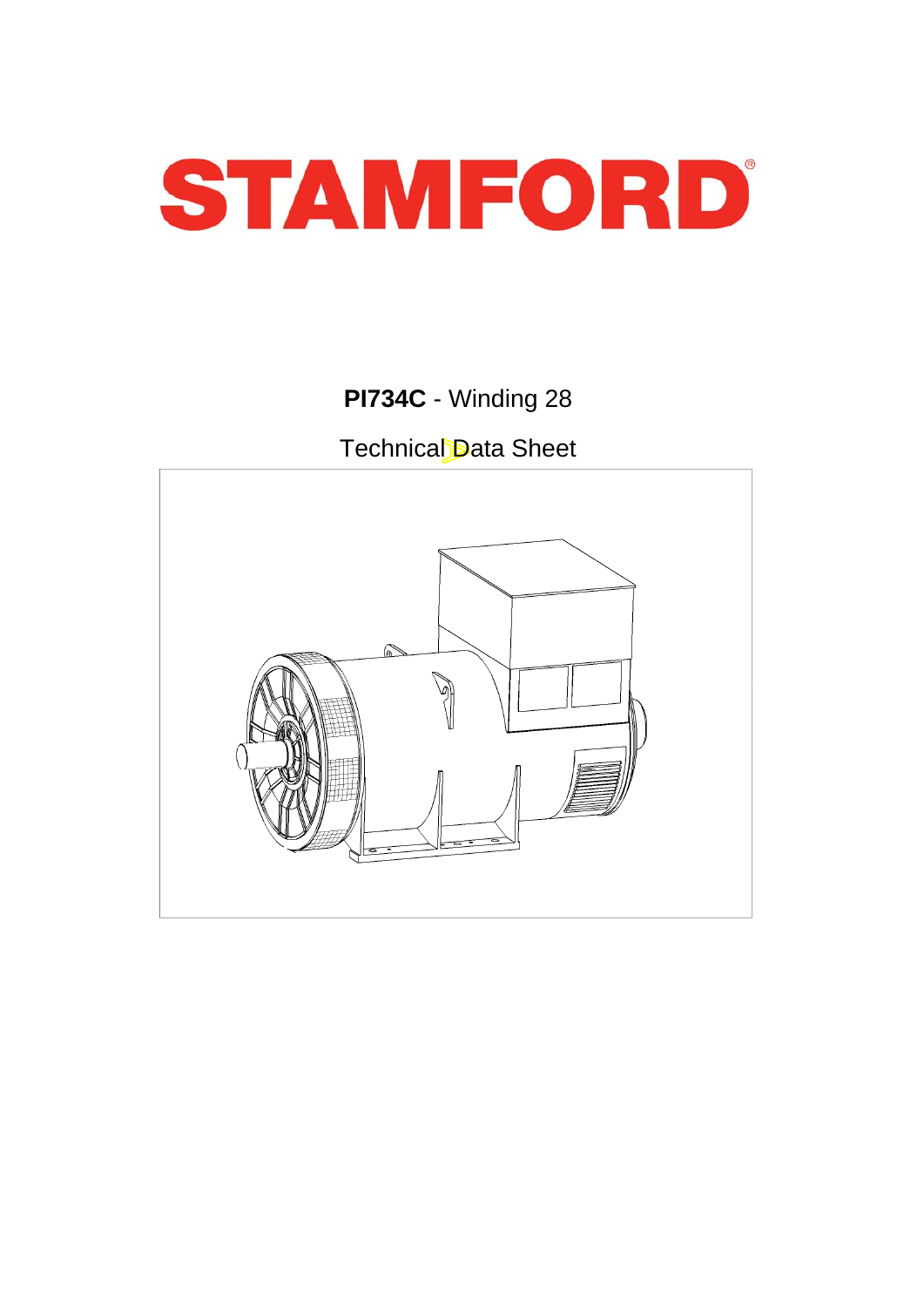## PI734C

## **TAMFORD**

### **SPECIFICATIONS & OPTIONS**

### **STANDARDS**

Stamford industrial generators meet the requirements of BS EN 60034 and the relevant sections of other national and international standards such as BS5000, VDE 0530, NEMA MG1-32, IEC60034, CSA C22.2-100, AS1359. Other standards and certifications can be considered on request.

#### **DESCRIPTION**

The STAMFORD PI range of synchronous ac generators are brushless with a rotating field. They are separately excited by the STAMFORD Permanent Magnet Generator (PMG). This is a shaft mounted, high frequency, pilot exciter which provides a constant supply of clean power via the Automatic Voltage Regulator (AVR) to the main exciter. The main exciter output is fed to the main rotor, through a full wave bridge rectifier, protected by surge suppression.

### **VOLTAGE REGULATORS**

APPROVED DOCUMENT The PI range generators, complete with a PMG, are available with one of two AVRs. Each AVR has soft start voltage build up and built in protection against sustained over-excitation, which will de-excite the generator after a minimum of 8 seconds.

Underspeed protection (UFRO) is also provided on both AVRs. The UFRO will reduce the generator output voltage proportional to the speed of the generator below a presettable level.

The **MX341 AVR** is two phase sensed with a voltage regulation of 1 %. (see the note on regulation).

The MX321 AVR is 3 phase rms sensed with a voltage regulation of 0.5% rms (see the note on regulation). The UFRO circuit has adjustable slope and dwell for controlled recovery from step loads. An over voltage protection circuit will shutdown the output device of the AVR, it can also trip and optional excitation circuit breaker if required. As an option, short circuit current limiting is available with the addition of current transformers.

Both the MX341 and the MX321 need a generator mounted current transformer to provide quadrature droop characteristics for load sharing during parallel operation. Provision is also made for the connection of the STAMFORD power factor controller, for embedded applications, and a remote voltage trimmer.

### **WINDINGS & ELECTRICAL PERFORMANCE**

All generator stators are wound to 2/3 pitch. This eliminates triplen (3rd, 9th, 15th …) harmonics on the voltage waveform and is found to be the optimum design for trouble-free supply of non-linear loads. The 2/3 pitch design avoids excessive neutral currents sometimes seen with higher winding pitches. A fully connected damper winding reduces oscillations during paralleling. This winding, with the 2/3 pitch and carefully selected pole and tooth designs, ensures very low levels of voltage waveform distortion.

#### **TERMINALS & TERMINAL BOX**

Standard generators feature a main stator with 6 ends brought out to the terminals, which are mounted on the frame at the non-drive end of the generator. A sheet steel terminal box contains the AVR and provides ample space for the customers' wiring and gland arrangements. It has removable panels for easy access.

#### **SHAFT & KEYS**

All generator rotors are dynamically balanced to better than BS6861:Part 1 Grade 2.5 for minimum vibration in operation. Two bearing generators are balanced with a half key.

#### **INSULATION/IMPREGNATION**

The insulation system is class 'H', and meets the requirements of UL1446.

All wound components are impregnated with materials and processes designed specifically to provide the high build required for static windings and the high mechanical strength required for rotating components.

### **QUALITY ASSURANCE**

Generators are manufactured using production procedures having a quality assurance level to BS EN ISO 9001.

### **NOTE ON REGULATION**

The stated voltage regulation may not be maintained in the presence of certain radio transmitted signals. Any change in performance will fall within the limits of Criteria 'B' of EN 61000-6-2:2001. At no time will the steady-state voltage regulation exceed 2%.

### **DE RATES**

All values tabulated on page 6 are subject to the following reductions

5% when air inlet filters are fitted.

10% when IP44 Filters are fitted.

3% for every 500 metres by which the operating altitude exceeds 1000 metres above mean sea level. 3% for every 5 C by which the operational ambient temperature exceeds 40 C.

Note: Requirement for operating in an ambient temperature exceeding 60 C must be referred to the factory.

Note: Continuous development of our products entitles us to change specification details without notice, therefore they must not be regarded as binding.

Front cover drawing is typical of the product range.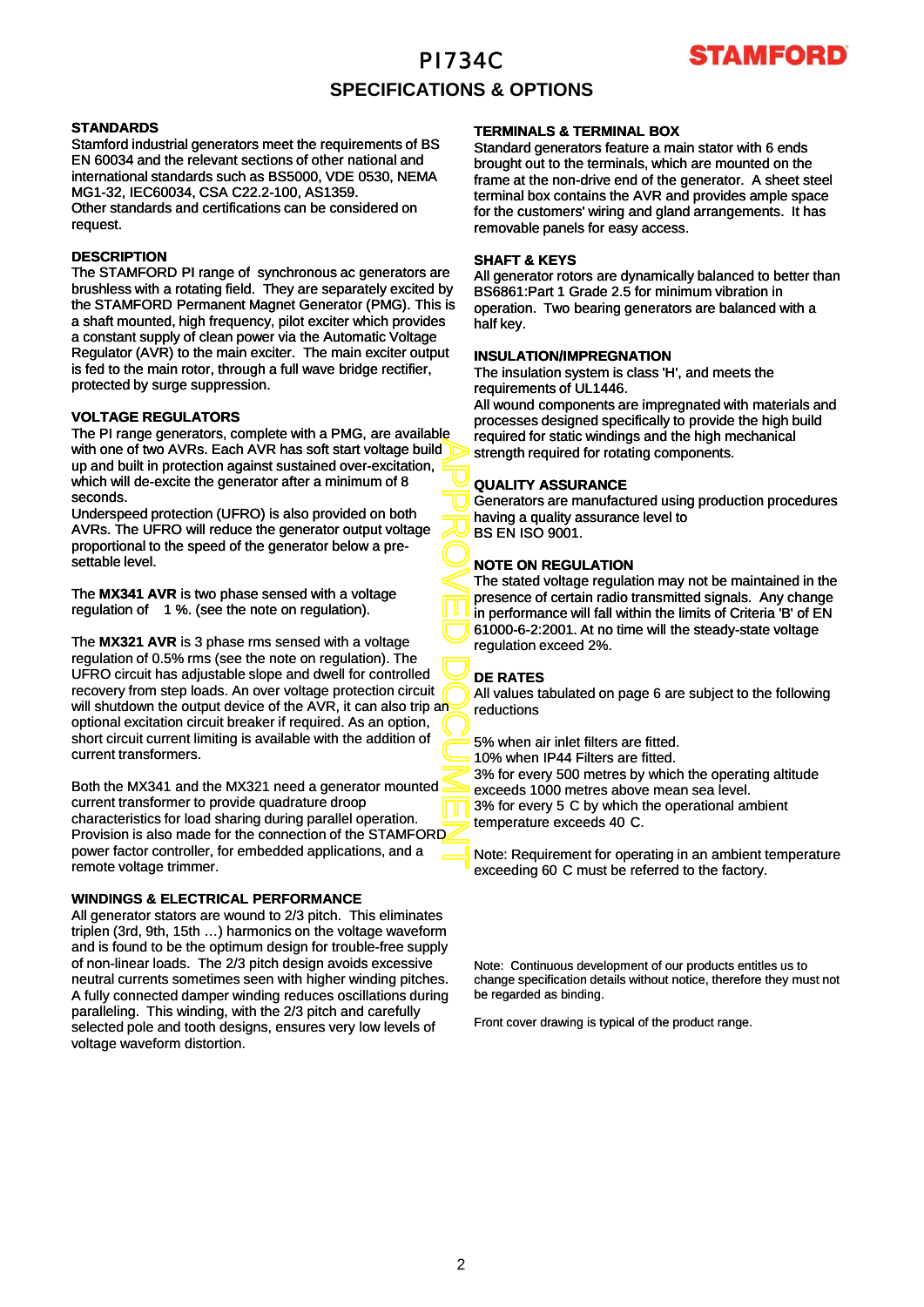## **STAMFORD**

## PI734C

### **WINDING 28**

| <b>CONTROL SYSTEM</b>                                                           | SEPARATELY EXCITED BY P.M.G.                     |                                              |                          |                                   |                                                                                      |  |  |  |
|---------------------------------------------------------------------------------|--------------------------------------------------|----------------------------------------------|--------------------------|-----------------------------------|--------------------------------------------------------------------------------------|--|--|--|
| A.V.R.                                                                          | MX341                                            | MX321                                        |                          |                                   |                                                                                      |  |  |  |
| <b>VOLTAGE REGULATION</b>                                                       | ±1%                                              | $\pm 0.5 \%$                                 |                          | With 4% ENGINE GOVERNING          |                                                                                      |  |  |  |
| SUSTAINED SHORT CIRCUIT                                                         | REFER TO SHORT CIRCUIT DECREMENT CURVES (page 5) |                                              |                          |                                   |                                                                                      |  |  |  |
| <b>INSULATION SYSTEM</b>                                                        |                                                  |                                              |                          | <b>CLASS H</b>                    |                                                                                      |  |  |  |
| <b>PROTECTION</b>                                                               |                                                  | IP <sub>23</sub>                             |                          |                                   |                                                                                      |  |  |  |
| RATED POWER FACTOR                                                              | 0.8                                              |                                              |                          |                                   |                                                                                      |  |  |  |
| STATOR WINDING                                                                  | DOUBLE LAYER LAP                                 |                                              |                          |                                   |                                                                                      |  |  |  |
| WINDING PITCH                                                                   | <b>TWO THIRDS</b>                                |                                              |                          |                                   |                                                                                      |  |  |  |
| WINDING LEADS                                                                   |                                                  | 6                                            |                          |                                   |                                                                                      |  |  |  |
| <b>MAIN STATOR RESISTANCE</b>                                                   |                                                  | 0.0027 Ohms PER PHASE AT 22°C STAR CONNECTED |                          |                                   |                                                                                      |  |  |  |
| <b>MAIN ROTOR RESISTANCE</b>                                                    |                                                  | 1.85 Ohms at 22°C                            |                          |                                   |                                                                                      |  |  |  |
| <b>EXCITER STATOR RESISTANCE</b>                                                |                                                  | 17.5 Ohms at 22°C                            |                          |                                   |                                                                                      |  |  |  |
| <b>EXCITER ROTOR RESISTANCE</b>                                                 |                                                  |                                              |                          | 0.063 Ohms PER PHASE AT 22°C      |                                                                                      |  |  |  |
| R.F.I. SUPPRESSION                                                              |                                                  |                                              |                          |                                   | BS EN 61000-6-2 & BS EN 61000-6-4, VDE 0875G, VDE 0875N. refer to factory for others |  |  |  |
| WAVEFORM DISTORTION                                                             |                                                  |                                              |                          |                                   | NO LOAD < 1.5% NON-DISTORTING BALANCED LINEAR LOAD < 5.0%                            |  |  |  |
| <b>MAXIMUM OVERSPEED</b>                                                        |                                                  |                                              |                          | 2250 Rev/Min                      |                                                                                      |  |  |  |
| BEARING DRIVE END                                                               |                                                  |                                              |                          | BALL. 6228 C3                     |                                                                                      |  |  |  |
| BEARING NON-DRIVE END                                                           |                                                  |                                              | ו ש                      | BALL. 6319 C3                     |                                                                                      |  |  |  |
|                                                                                 |                                                  |                                              | 1 BEARING                |                                   | 2 BEARING                                                                            |  |  |  |
| WEIGHT COMP. GENERATOR                                                          |                                                  |                                              | 3018 kg                  |                                   | 2967 kg                                                                              |  |  |  |
| WEIGHT WOUND STATOR                                                             |                                                  |                                              | 1445 kg                  |                                   | 1445 kg                                                                              |  |  |  |
| WEIGHT WOUND ROTOR                                                              |                                                  |                                              | 1257 kg                  |                                   | 1195 kg                                                                              |  |  |  |
| <b>WR<sup>2</sup> INERTIA</b>                                                   |                                                  |                                              | 37.3309 kgm <sup>2</sup> |                                   | 36.33 $kgm2$                                                                         |  |  |  |
| SHIPPING WEIGHTS in a crate                                                     |                                                  |                                              | 3091 kg                  |                                   | 3036 kg                                                                              |  |  |  |
| PACKING CRATE SIZE                                                              |                                                  | 194 x 105 x 154(cm)                          |                          |                                   | 194 x 105 x 154(cm)                                                                  |  |  |  |
| TELEPHONE INTERFERENCE                                                          |                                                  |                                              | $THF < 2\%$              |                                   | <b>TIF&lt;50</b>                                                                     |  |  |  |
| <b>COOLING AIR</b>                                                              |                                                  |                                              |                          | 3.45 m <sup>3</sup> /sec 7300 cfm |                                                                                      |  |  |  |
| <b>VOLTAGE STAR</b>                                                             |                                                  |                                              | 660V                     |                                   | 690V                                                                                 |  |  |  |
| <b>kVA BASE RATING FOR REACTANCE</b><br>VALUES                                  |                                                  |                                              | 1840                     |                                   | 1840                                                                                 |  |  |  |
| Xd DIR. AXIS SYNCHRONOUS                                                        |                                                  |                                              | 3.25                     |                                   | 2.97                                                                                 |  |  |  |
| X'd DIR. AXIS TRANSIENT                                                         |                                                  |                                              | 0.20                     |                                   | 0.18                                                                                 |  |  |  |
| X"d DIR. AXIS SUBTRANSIENT                                                      |                                                  |                                              | 0.14                     |                                   | 0.13                                                                                 |  |  |  |
| Xq QUAD. AXIS REACTANCE                                                         | 2.10                                             |                                              |                          |                                   | 1.92                                                                                 |  |  |  |
| X"q QUAD. AXIS SUBTRANSIENT                                                     | 0.30                                             |                                              |                          |                                   | 0.27                                                                                 |  |  |  |
| <b>XL LEAKAGE REACTANCE</b>                                                     | 0.03                                             |                                              |                          |                                   | 0.03                                                                                 |  |  |  |
| X <sub>2</sub> NEGATIVE SEQUENCE                                                | 0.21                                             |                                              |                          |                                   | 0.19                                                                                 |  |  |  |
| X <sub>0</sub> ZERO SEQUENCE                                                    | 0.02                                             |                                              |                          |                                   | 0.02                                                                                 |  |  |  |
| REACTANCES ARE SATURATED<br>VALUES ARE PER UNIT AT RATING AND VOLTAGE INDICATED |                                                  |                                              |                          |                                   |                                                                                      |  |  |  |
| T'd TRANSIENT TIME CONST.                                                       | 0.135s                                           |                                              |                          |                                   |                                                                                      |  |  |  |
| T"d SUB-TRANSTIME CONST.                                                        | 0.01s                                            |                                              |                          |                                   |                                                                                      |  |  |  |
| T'do O.C. FIELD TIME CONST.                                                     | 2.23s                                            |                                              |                          |                                   |                                                                                      |  |  |  |
| Ta ARMATURE TIME CONST.<br>SHORT CIRCUIT RATIO                                  | 0.02s<br>1/Xd                                    |                                              |                          |                                   |                                                                                      |  |  |  |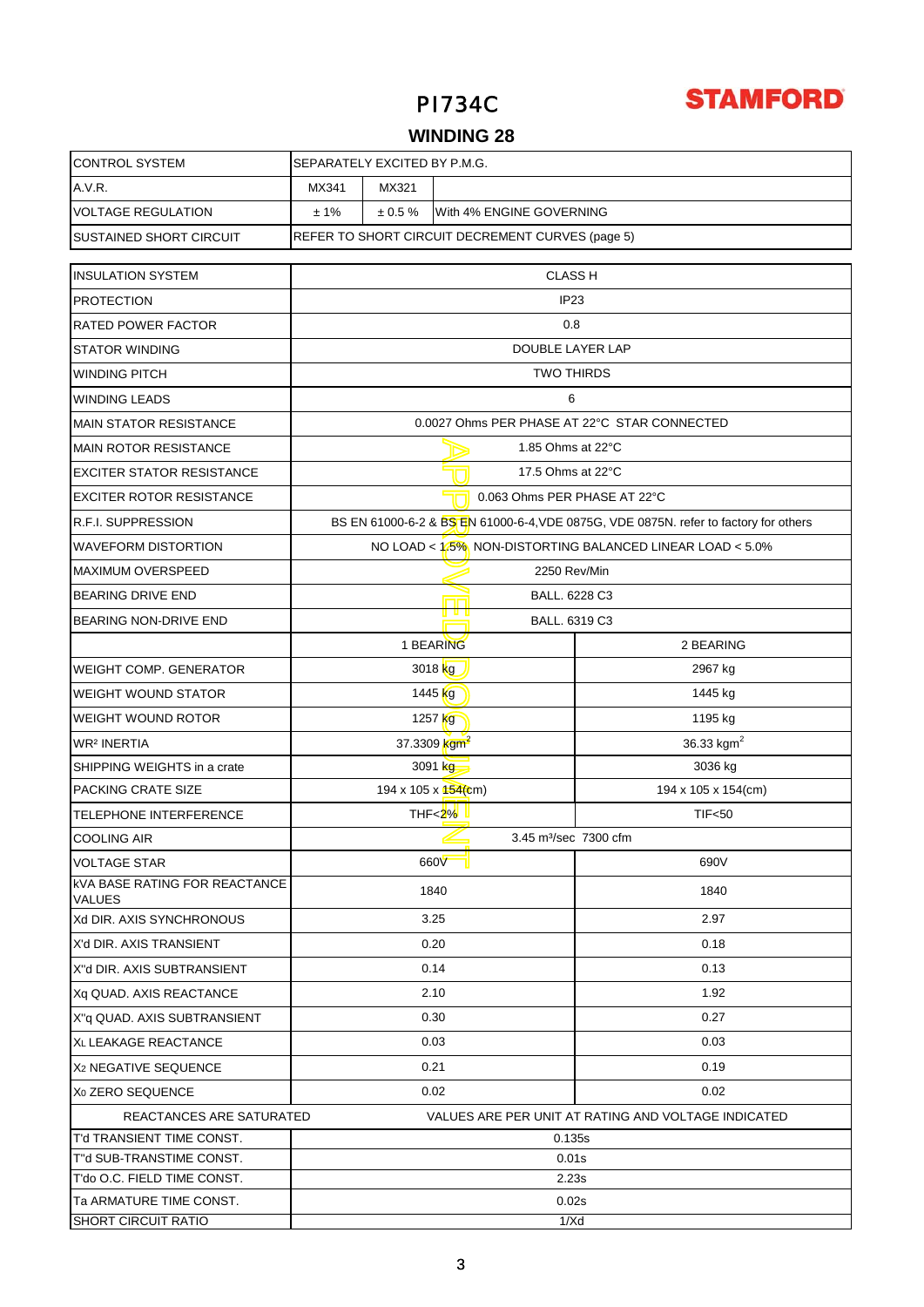## PI734C

### **Winding 28**

### **THREE PHASE EFFICIENCY CURVES**





**Locked Rotor Motor Starting Curve** 

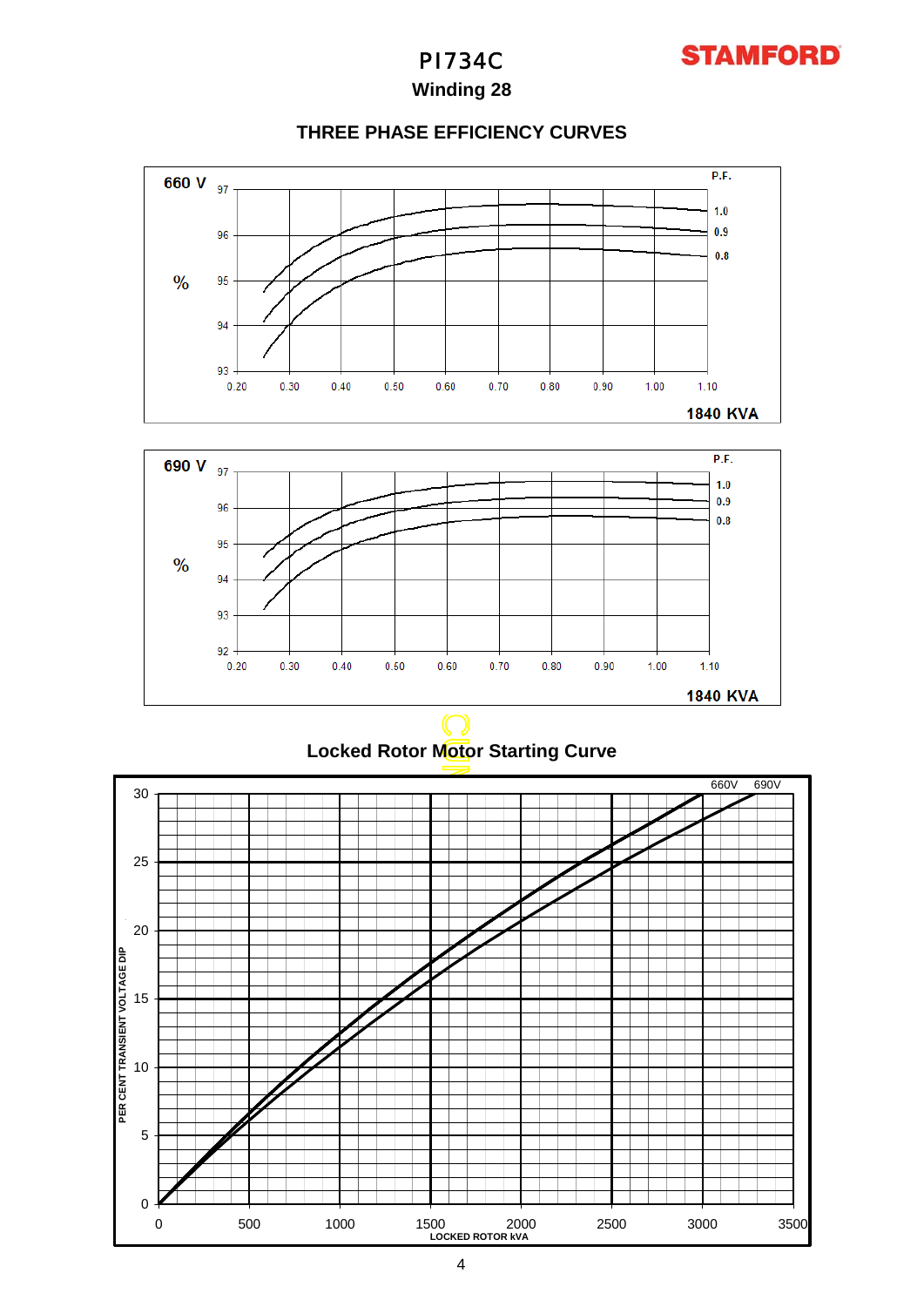

# PI734C

## **Winding 28**

## **Based on star (wye) connection. Three-phase Short Circuit Decrement Curve. No-load Excitation at Rated Speed**



**Note 2**

Sustained Short Circuit = 4,360 Amps

#### **Note 1**

The following multiplication factors should be used to adjust the values from curve between time 0.001 seconds and the minimum current point in respect of nominal operating voltage :

| Voltage | Factor   |
|---------|----------|
| 690V    | $X$ 1.00 |
| 660V    | X 0.96   |

The sustained current value is constant irrespective of voltage level

The following multiplication factor should be used to convert the values calculated in accordance with NOTE 1 to those applicable to the various types of short circuit :

| oilaye . |        |                         |           |             |             |  |
|----------|--------|-------------------------|-----------|-------------|-------------|--|
|          |        | - 8 8                   |           |             |             |  |
|          |        |                         | 3-phase   | 2-phase L-L | 1-phase L-N |  |
| Voltage  | Factor | Ilnstantan <b>e</b> ous | x 1.00    | x 0.87      | x 1.30      |  |
| 690V     | X 1.00 | Minimum                 | x 1.00    | x 1.80      | x3.20       |  |
| 660V     | X 0.96 | Sustained               | x 1.00    | x 1.50      | x 2.50      |  |
|          |        | Max. sustained duration | $10$ sec. | 5 sec.      | 2 sec.      |  |

All other times are unchanged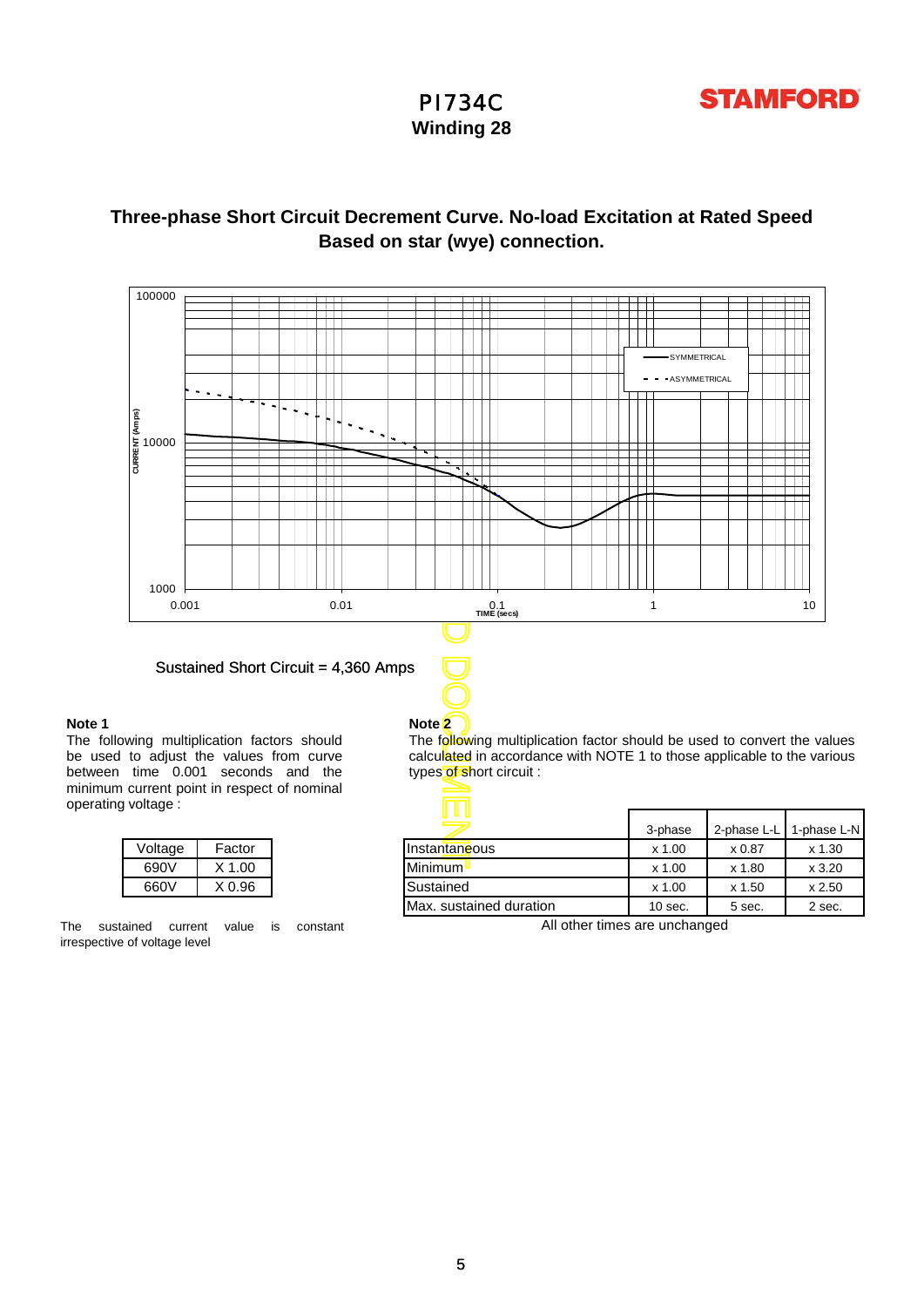## **STAMFORD**

## PI734C

**Winding 28 / 0.8 Power Factor**

### **RATINGS**

| Class - Temp Rise  | Cont. F - 105/40°C |      | Cont. H - 125/40°C |      | Standby - $150/40^{\circ}$ C |      | Standby - 163/27°C |      |
|--------------------|--------------------|------|--------------------|------|------------------------------|------|--------------------|------|
| 60Hz<br>Star $(V)$ | 660                | 690  | 660                | 690  | 660                          | 690  | 660                | 690  |
| kVA                | 1710               | 1710 | 1840               | 1840 | 1880                         | 1880 | 1960               | 1960 |
| kW                 | 1368               | 1368 | 1472               | 1472 | 1504                         | 1504 | 1568               | 1568 |
| Efficiency (%)     | 95.7               | 95.7 | 95.6               | 95.7 | 95.6                         | 95.7 | 95.6               | 95.7 |
| kW Input           | 1429               | 1429 | 1540               | 1538 | 1573                         | 1572 | 1640               | 1638 |